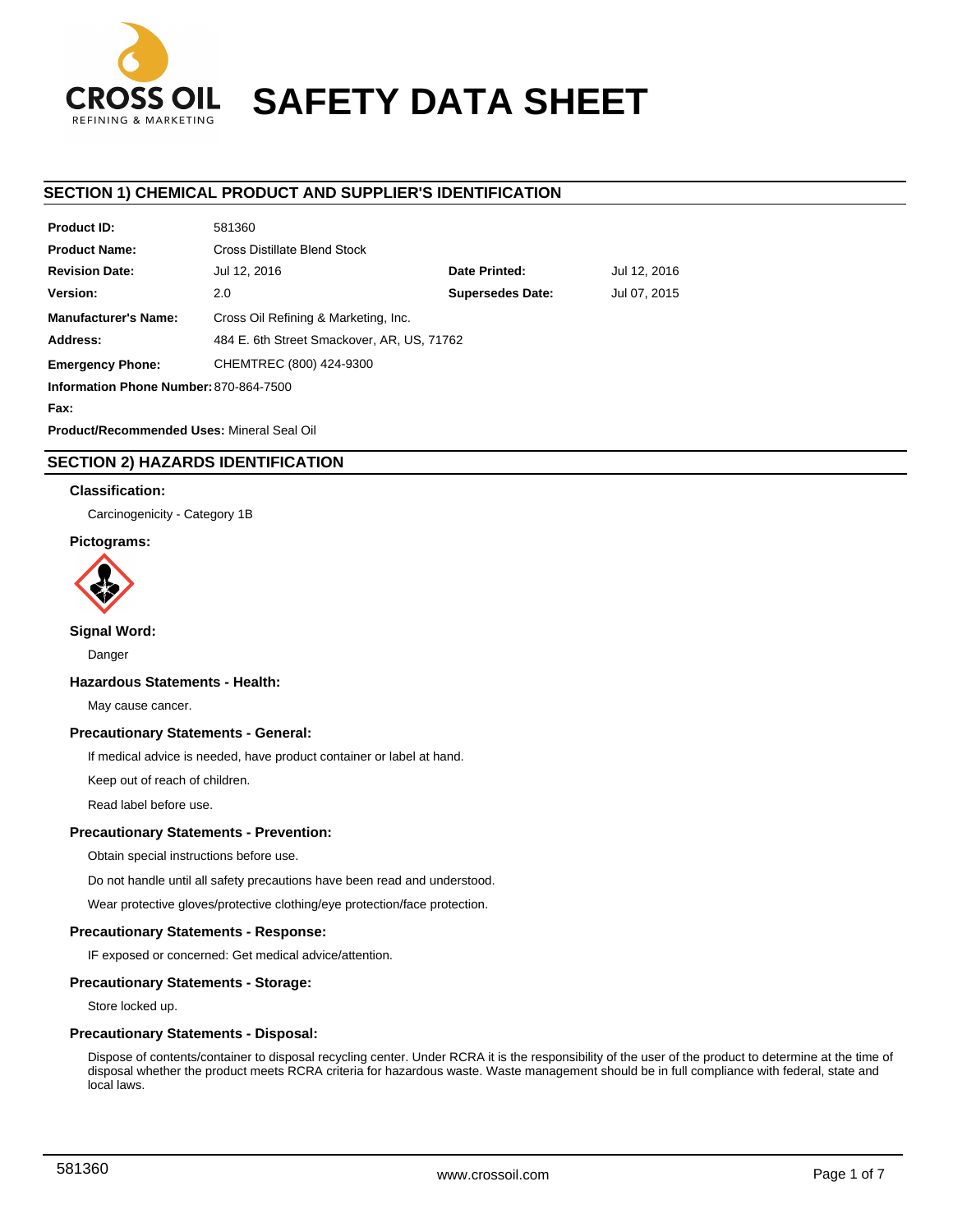None.

### **SECTION 3) COMPOSITION / INFORMATION ON INGREDIENTS**

**CAS Chemical Name % By Weight**

0064742-30-9 Distillates (petroleum), chemically neutralized middle 100.00% 100.00%

### **SECTION 4) FIRST-AID MEASURES**

### **Inhalation:**

Remove source of exposure or move person to fresh air and keep comfortable for breathing. Get medical advice/attention if exposed, feel unwell (headache, nausea, drowsiness etc.) or are concerned.

### **Skin Contact:**

Take off immediately contaminated clothing. Rinse skin with water/shower (and mild soap) for 15-20 minutes or until product is removed. Store contaminated clothing under water and wash before re-use, or discard.

If skin irritation occurs or if exposed and/or concerned: Get medical advice/attention.

#### **Eye Contact:**

Rinse eyes cautiously with lukewarm, gently flowing water for several minutes, while holding the eyelids open. Remove contact lenses, if present and easy to do. Continue rinsing for a duration of 15-20 minutes. Take care not to rinse contaminated water into the unaffected eye or onto the face. If eye irritation persists: Get medical advice/attention.

#### **Ingestion:**

Immediately call a POISON CENTER/doctor. Do NOT induce vomiting. If vomiting occurs naturally, lie on your side, in the recovery position.

If more than several mouthfuls have been swallowed, give two glasses of water (16 Oz.).

If exposed or concerned: Get medical advice/attention.

#### **Notes:**

High velocity injection of grease under the skin may result in serious injury. If left untreated, the affected area is subject to infection, disfigurement, lack of blood circulation and may require amputation. When dispensed by high-pressure equipment, this material can easily penetrate the skin and leave a bloodless puncture wound. Material injected into a finger can be deposited into the palm of the hand and in rare occasions up to the elbow. Within 24 to 48 hours the patient may experience swelling, discoloration, and throbbing pain in the affected area. Immediate treatment by a surgical specialist is recommended.

### **Most Important Symptoms/Effects, Acute and Delayed:**

No data available

#### **Indication of Immediate Medical Attention and Special Treatment Needed:**

No data available

### **SECTION 5) FIRE-FIGHTING MEASURES**

### **Suitable Extinguishing Media:**

Dry chemical, foam, carbon dioxide, water spray or fog is recommended. Water spray is recommended to cool or protect exposed materials or structures. Carbon dioxide can displace oxygen. Use caution when applying carbon dioxide in confined spaces. Simultaneous use of foam and water on the same surface is to be avoided as water destroys the foam.Water or foam may cause frothing.If leak or spill has not ignited, use water spray to cool the containers and to provide protection for personnel attempting to stop the leak.

### **Unsuitable Extinguishing Media:**

Do not use water in a jet.

#### **Specific Hazards in Case of Fire:**

Hazardous combustion products may include: Toxic levels of carbon monoxide, carbon dioxide, irritating aldehydes and ketones.

Vapors are heavier than air and may travel long distances to a point of ignition and flash back.

#### **Fire-fighting Procedures:**

Isolate immediate hazard area and keep unauthorized personnel out. Stop spill/release if it can be done safely. Move undamaged containers from immediate hazard area if it can be done safely. Water spray may be useful in minimizing or dispersing vapors and to protect personnel.

Dispose of fire debris and contaminated extinguishing water in accordance with official regulations.

#### **Special Protective Actions:**

Wear protective pressure self-contained breathing apparatus (SCBA) and full turnout gear.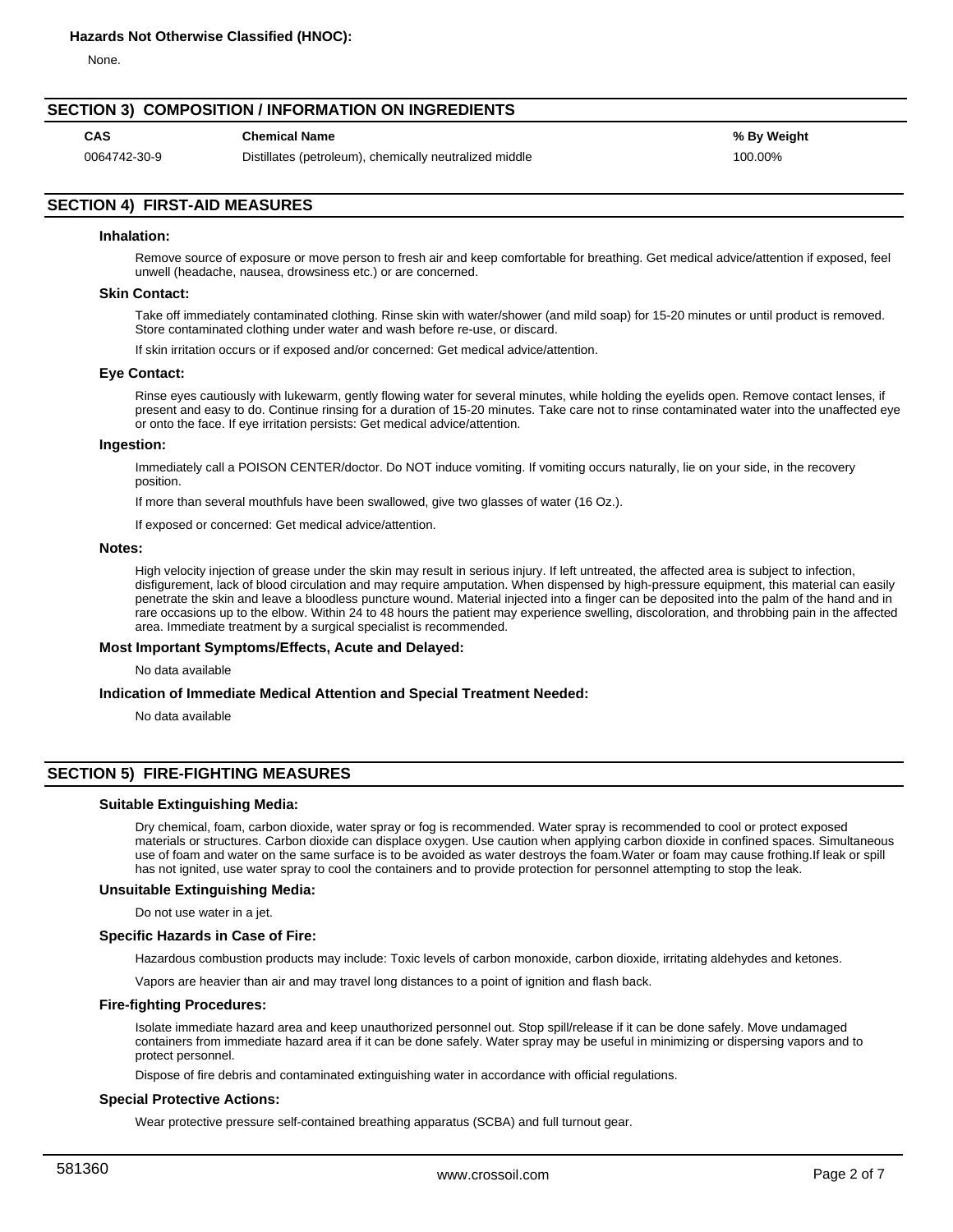### **SECTION 6) ACCIDENTAL RELEASE MEASURES**

### **Emergency Procedure:**

Immediately turn off or isolate any source of ignition. Keep unnecessary people away; isolate hazard area and deny entry. Do not touch or walk through spilled material. Clean up immediately. Contain spill. Wipe up or add suitable absorbent, non-combustible, inert material such as sand. sawdust. etc. to spill area and shovel into appropiate container for disposal. Local authorities should be advised immediately if required or if significant spillages cannot be contained.

WARNING: Spark could cause explosion.

#### **Recommended equipment:**

Positive pressure, full-facepiece self-contained breathing apparatus (SCBA), or positive pressure supplied air respirator with escape SCBA (NIOSH approved).

### **Personal Precautions:**

Avoid breathing vapor. Avoid contact with skin, eye or clothing. ELIMINATE all ignition sources (no smoking, flares, sparks or flames in immediate area). Use explosive proof equipment. Do not touch damaged containers or spilled materials unless wearing appropriate protective clothing.

Low levels of vapors unless heated to temperatures of 125 ºF.

#### **Environmental Precautions:**

Prevent further leakage or spillage if safe to do so. Do not let product enter drains/surface waters/ groundwater. Retain and dispose of contaminated wash water.

### **SECTION 7) HANDLING AND STORAGE**

### **General:**

Wash hands after use. Do not get in eyes, on skin or on clothing. Do not breathe vapors or mists. Use good personal hygiene practices. Eating, drinking and smoking in work areas is prohibited. Remove contaminated clothing and protective equipment before entering eating areas. Eyewash stations and showers should be available in areas where this material is used and stored.

### **Ventilation Requirements:**

Use only with adequate ventilation to control air contaminants to their exposure limits. The use of local ventilation is recommended to control emissions near the source.

#### **Storage Room Requirements:**

Keep container(s) tightly closed and properly labeled. Store in cool, dry, well-ventilated areas away from heat, direct sunlight and strong oxidizers. Store in approved containers and protect against physical damage. Keep containers securely sealed when not in use. Indoor storage should meet OSHA standards and appropriate fire codes. Containers that have been opened must be carefully resealed to prevent leakage. Empty containers retain residue and may be dangerous.

Minimum feasible handling temperature should be maintained. Periods of exposure to high temperature should be minimized. Water contamination should be avoided.

Use non-sparking ventilation systems, approved explosion-proof equipment and intrinsically safe electrical systems in areas where this product is used and stored.

### **SECTION 8) EXPOSURE CONTROLS/PERSONAL PROTECTION**

#### **Eye protection:**

Wear eye protection with side shields or goggles. Wear indirect-vent, impact and splash resistant goggles when working with liquids.If additional protection is needed for entire face, use in combination with a face shield.

### **Skin protection:**

Use of gloves approved to relevant standards made from the following materials may provide suitable chemical protection: PVC, neoprene or nitrile rubber gloves. Suitability and durability of a glove is dependent on usage, e.g. frequency and duration of contact, chemical resistance of glove material, glove thickness, dexterity. Always seek advice from glove suppliers. Contaminated gloves should be replaced. Use of an apron and over- boots of chemically impervious materials such as neoprene or nitrile rubber is recommended to avoid skin sensitization.The type of protective equipment must be selected according to the concentration and amount of the dangerous substance at the specific workplace.

Launder soiled clothes or properly disposed of contaminated material, which cannot be decontaminated.

#### **Respiratory protection:**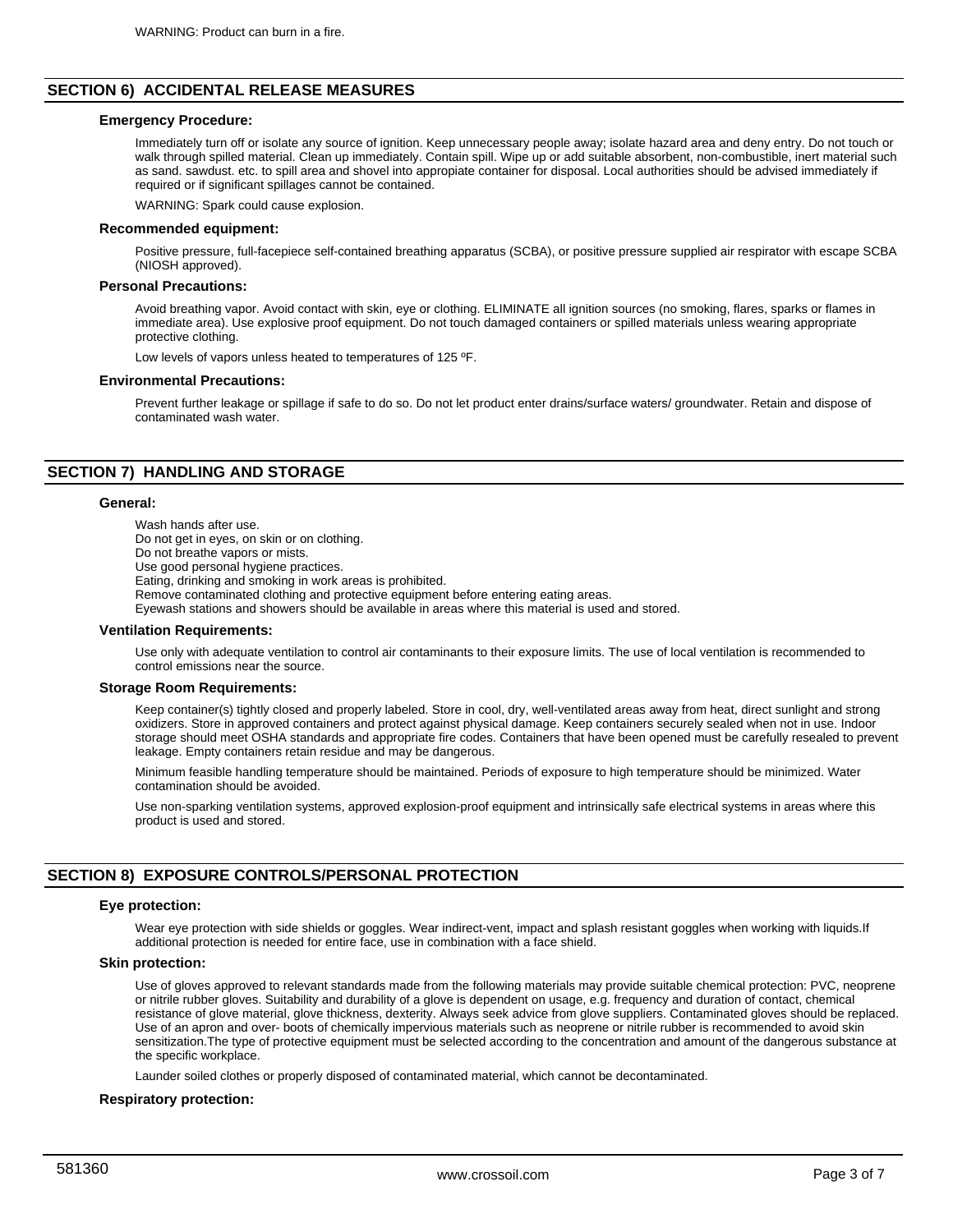If engineering controls do not maintain airborne concentrations to a level which is adequate to protect worker, a respiratory protection program that meets or is equivalent to OSHA 29 CFR 1910.134 and ANSI Z88.2 should be followed. Check with respiratory protective equipment suppliers. Where air-filtering respirators are suitable, select an appropriate combination of mask and filter. Select a filter suitable for combined particulate/organic gases and vapours.

Supplied air respiratory protection should be used for cleaning large spills or upon entry into tanks, vessels, or other confined spaces.

### **Appropriate Engineering Controls:**

Provide exhaust ventilation or other engineering controls to keep the airborne concentrations of vapors below their respective threshold limit value.

| <b>Chemical Name</b>                                         | OSHA<br><b>TWA</b><br>(ppm) | OSHA<br>TWA<br>(mg/m3) | <b>OSHA</b><br>STEL<br>(ppm) | OSHA<br>STEL<br>(mg/m3) | <b>OSHA</b><br>Tables (Z1<br>Z2, Z3) | <b>OSHA</b><br>Carcinogen | OSHA<br>Skin<br>designation | <b>NIOSH</b><br>TWA<br>(ppm) | <b>NIOSH</b><br>TWA<br>(mg/m3) | <b>NIOSH</b><br>STEL<br>(ppm) | <b>NIOSH</b><br><b>STEL</b><br>(mg/m3) | <b>NIOSH</b><br>Carcinogen |
|--------------------------------------------------------------|-----------------------------|------------------------|------------------------------|-------------------------|--------------------------------------|---------------------------|-----------------------------|------------------------------|--------------------------------|-------------------------------|----------------------------------------|----------------------------|
| Distillates (petroleum),<br>chemically neutralized<br>middle | 500                         | 2000                   |                              |                         |                                      |                           |                             |                              |                                |                               |                                        |                            |

| <b>Chemical Name</b>                                         | <b>ACGIH</b><br>TWA<br>(ppm) | <b>ACGIH</b><br>TWA<br>(mq/m3) | <b>ACGIH</b><br><b>STEL</b><br>(ppm) | <b>ACGIH</b><br><b>STEL</b><br>(mq/m3) | <b>ACGIH</b><br>Carcinogen | <b>ACGIH</b><br><b>Notations</b> | <b>ACGIH</b><br><b>TLV Basis</b> |
|--------------------------------------------------------------|------------------------------|--------------------------------|--------------------------------------|----------------------------------------|----------------------------|----------------------------------|----------------------------------|
| Distillates (petroleum),<br>chemically neutralized<br>middle |                              |                                |                                      |                                        |                            |                                  |                                  |

### **SECTION 9) PHYSICAL AND CHEMICAL PROPERTIES**

### **Physical and Chemical Properties**

| Density                      | 7.258 lb/gal                               |  |
|------------------------------|--------------------------------------------|--|
| Appearance                   | Light amber liquid                         |  |
| <b>Odor Threshold</b>        | N.A.                                       |  |
| Odor Description             | Mild hydrocarbon odor                      |  |
| pH                           | N.A.                                       |  |
| <b>Water Solubility</b>      | Insoluble                                  |  |
| Flammability                 | Flash Point at or above 200 °F             |  |
| Flash Point Symbol           | N.A.                                       |  |
| <b>Flash Point</b>           | 98°C (208.40°F)                            |  |
| Viscosity                    | 2.64 cSt @ 40°C (104 °F), 1.34 cSt @ 100°C |  |
| Lower Explosion Level        | N.A.                                       |  |
| <b>Upper Explosion Level</b> | N.A.                                       |  |
| Vapor Pressure               | Not Calculated                             |  |
| Vapor Density                | Not Calculated                             |  |
| <b>Freezing Point</b>        | Not Calculated                             |  |
| <b>Melting Point</b>         | N.A.                                       |  |
| Low Boiling Point            | Not Calculated                             |  |
| High Boiling Point           | <b>Not Calculated</b>                      |  |
| Auto Ignition Temp           | N.A.                                       |  |
| Decomposition Pt             | N.A.                                       |  |
| <b>Evaporation Rate</b>      | Not Calculated                             |  |
| Coefficient Water/Oil        | N.A.                                       |  |
| Gravity, API                 | 31.5                                       |  |

### **SECTION 10) STABILITY AND REACTIVITY**

## **Stability:**

Stable

**Conditions to Avoid:**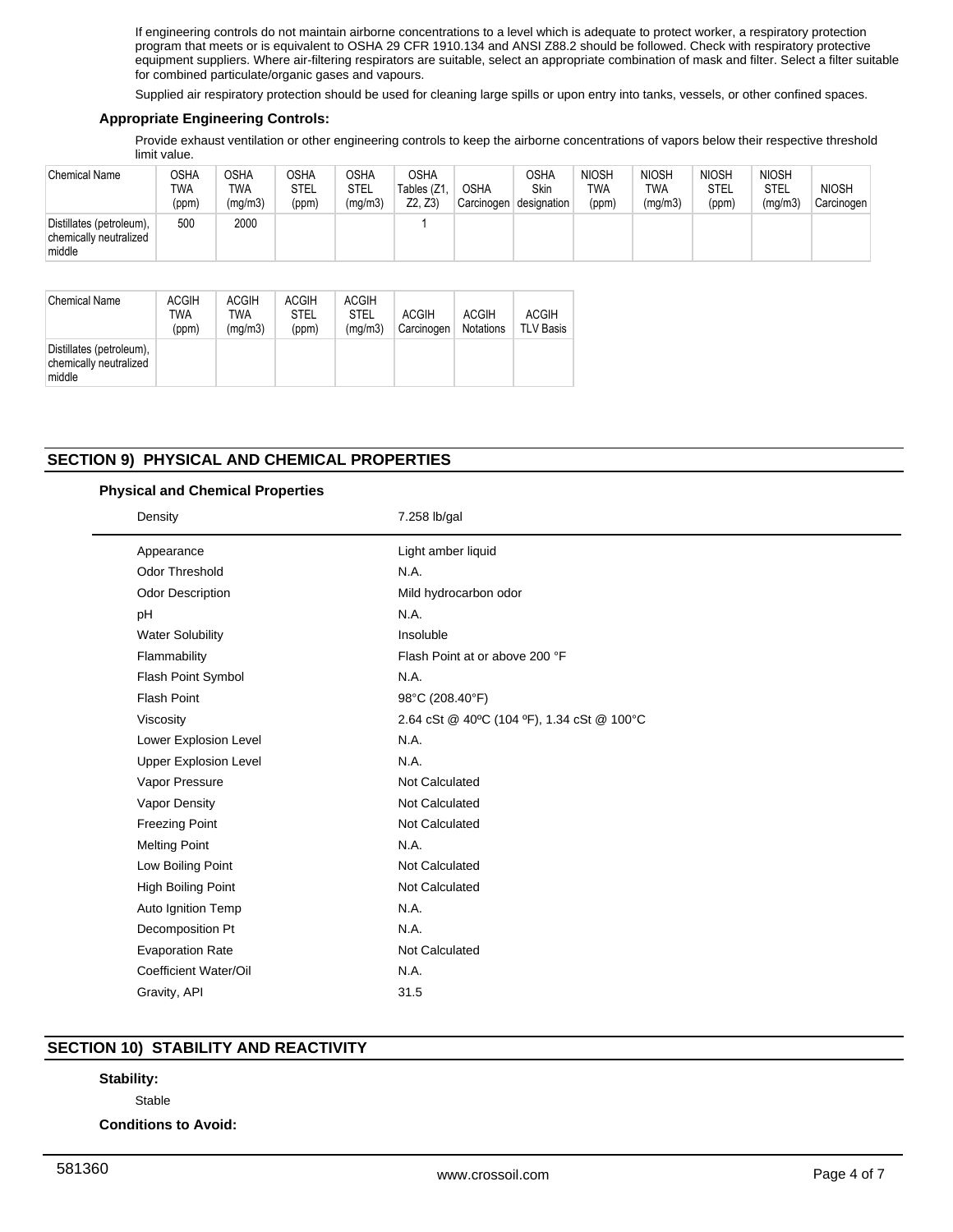Avoid heat, sparks, flame, build up of static electricity, contact with incompatible materials.

#### **Hazardous Polymerization:**

Will not occur.

### **Incompatible Materials:**

Strong oxidizing agents.

### **Hazardous Decomposition Products:**

Evolves toxic levels of carbon monoxide, carbon dioxide, irritating aldehydes and ketones when heated to combustion.

### **SECTION 11) TOXICOLOGICAL INFORMATION**

#### **Likely route of exposure:**

Inhalation, ingestion, skin absorption

### **Skin Corrosion/Irritation:**

No Data Available

### **Serious Eye Damage/Irritation:**

No Data Available

### **Respiratory/Skin Sensitization:**

No Data Available

### **Germ Cell Mutagenicity:**

No Data Available

### **Carcinogenicity:**

May cause cancer.

#### **Reproductive Toxicity:**

No Data Available

### **Specific Target Organ Toxicity - Single Exposure:**

No Data Available

### **Specific Target Organ Toxicity - Repeated Exposure:**

No Data Available

### **Aspiration Hazard:**

Aspiration into the lungs when swallowed or vomited may cause chemical pneumonitis which can be fatal.

#### **Acute Toxicity:**

If inhaled: May produce dizziness and nausea.

If ingested: Large amounts may cause nausea and vomiting.

### **SECTION 12) ECOLOGICAL INFORMATION**

### **Toxicity:**

This product is not toxic to fish but may coat gill structures resulting in suffocation if spilled in shallow, running water. Product may be moderately toxic to amphibians by preventing dermal respiration.

If applied to leaves, this product may kill grasses and small plants by interfering with transpiration and respiration.

This product may cause gastrointestinal distress in birds and mammals through ingestion.

### **Persistence and Degradability:**

Is rapidly biodegradable. Biodegradation is possible with 100 to 120 days in aerobic environments at temperatures above 70 °F (21 °C).

### **Bio-accumulative Potential:**

No Data Available.

### **Mobility in Soil:**

No Data Available.

#### **Other Adverse Effects:**

No Data Available.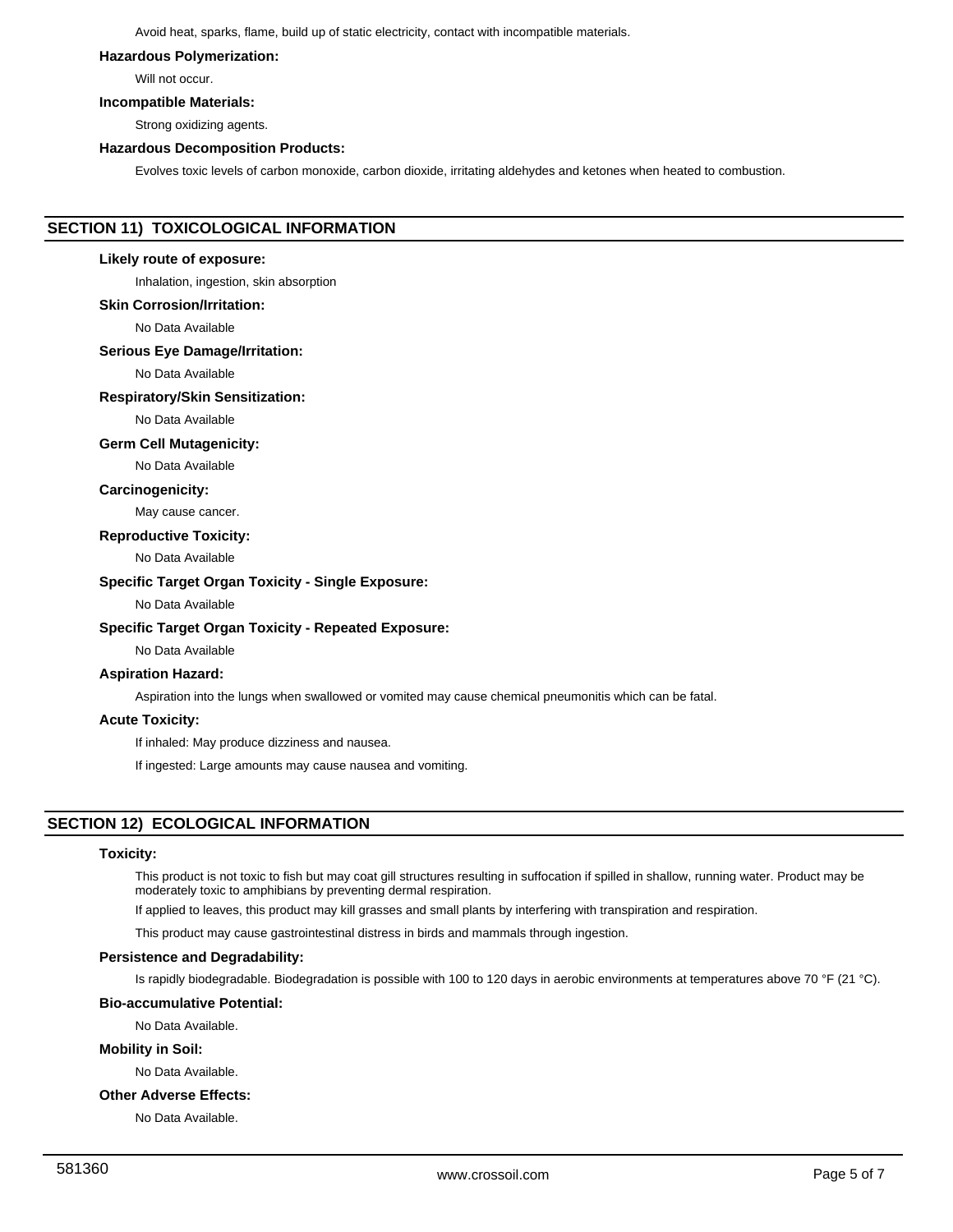### **Waste Disposal:**

Under RCRA it is the responsibility of the user of the product to determine at the time of disposal whether the product meets RCRA criteria for hazardous waste. Waste management should be in full compliance with federal, state and local laws.

Empty Containers retain product residue which may exhibit hazards of material, therefore do not pressurize, cut, glaze, weld or use for any other purposes. Return drums to reclamation centers for proper cleaning and reuse.

### **SECTION 14) TRANSPORT INFORMATION**

### **U.S. DOT Information:**

Proper Shipping Name: Combustible liquid, n.o.s. Identification Number: NA 1993, PG III, Placarded Combustible Hazard Classification: 3

Other: See 49 CFR for additional requirements for descriptions, allowed modes of transport and packaging. For more information concerning spills during transport, consult latest DOT Emergency Response Guidebook for Hazardous Materials Incidents, DOT P 5800.3.

#### **IMDG Information:**

Proper Shipping Name: Combustible liquid, n.o.s. Identification Number: NA 1993, PG III, Placarded Combustible Hazard Classification: 3

Marine Pollutant: No data available.

### **IATA Information:**

Proper Shipping Name: Combustible liquid, n.o.s. Identification Number: NA 1993, PG III, Placarded Combustible Hazard Classification: 3

### **SECTION 15) REGULATORY INFORMATION**

| CAS          | Chemical Name                                                | % By Weight | <b>Requlation List</b>     |
|--------------|--------------------------------------------------------------|-------------|----------------------------|
| 0064742-30-9 | Distillates (petroleum),<br>chemically neutralized<br>middle |             | 100.00% DSL, SARA312, TSCA |

### **SECTION 16) OTHER INFORMATION INCLUDING INFORMATION ON PREPARATION AND REVISION OF THE SDS**

### **Glossary:**

ACGIH- American Conference of Governmental Industrial Hygienists; ANSI- American National Standards Institute; Canadian TDG-Canadian Transportation of Dangerous Goods; CAS- Chemical Abstract Service; Chemtrec- Chemical Transportation Emergency Center (US); CHIP- Chemical Hazard Information and Packaging; DSL- Domestic Substances List; EC- Equivalent Concentration; EH40 (UK)- HSE Guidance Note EH40 Occupational Exposure Limits; EPCRA- Emergency Planning and Community Right-To-Know Act; ESL- Effects screening levels; HMIS- Hazardous Material Information Service; LC- Lethal Concentration; LD- Lethal Dose; NFPA- National Fire Protection Association; OEL- Occupational Exposure Limits; OSHA- Occupational Safety and Health Administration, US Department of Labor; PEL- Permissible Exposure Limit; SARA (Title III)- Superfund Amendments and Reauthorization Act; SARA 313- Superfund Amendments and Reauthorization Act, Section 313; SCBA- Self-Contained Breathing Apparatus; STEL- Short Term Exposure Limit; TCEQ - Texas Commission on Environmental Quality; TLV- Threshold Limit Value; TSCA- Toxic Substances Control Act Public Law 94-469; TWA - Time Weighted Value; US DOT- US Department of Transportation; WHMIS- Workplace Hazardous Materials Information System.

Clark, C.R., McKee, R.H., Freeman, J.J., Swick, D., Mahagaokar, S., Pigram, G., Roberts, L.G., Smulders, C.J., Beatty, P.W., 2013 GHSconsistent approach to health hazard classification of petroleum substances, a class of UVCB substances. Regulatory Toxicology and Pharmacology 67, 409-420.